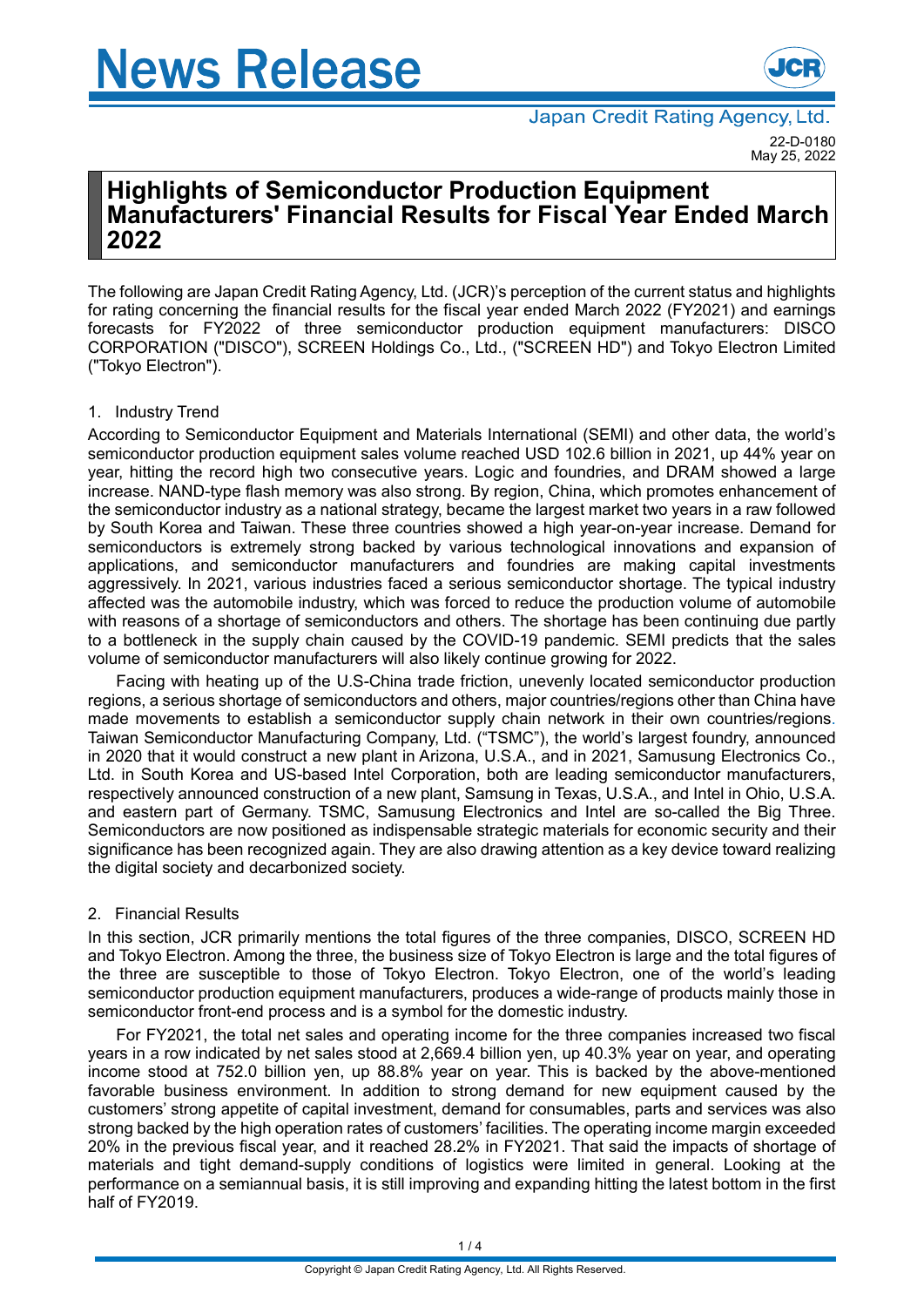

By company, all the three companies increased net sales and operating income, and exceeded the highest net sales and operating income in the past. DISCO and Tokyo Electron hit the record high two fiscal year in a row. DISCO's operating income margin exceeded 35% and that of Tokyo Electron nearly reached 30%. Although there is a gap between SCREEN HD's operating income margin and these of the two companies, it is on improvement. Approximately 50% of DISCO's net sales are in US dollars, which is large compared to these of other companies. Therefore, depreciation of the yen partly boosted the net sales and operating income. Transactions of the semiconductor production equipment business of Tokyo Electron and SCREEN HD are primarily in the yen; therefore the impact of currency fluctuation is limited.

The cash flow generation ability has also increased due to growing earnings capacity. The total operating cash flow of the three companies in FY2021 increased 72.7% from the previous fiscal year to 448.7 billion yen. By company, all the tree companies increased operating cash flow from the previous fiscal year and generated positive free cash flow. Combined financial structure of the three companies is still favorable. The equity ratio has been high at the 60% level since the end of FY2007, hitting 68.0% at the end of FY2021, 68.9% a year earlier. By company, equity ratio of DISCO and Tokyo Electron exceeded 70%. In addition, both companies have been maintaining a net cash position. On the other hand, SCREEN HD's equity ratio exceeded 50% at the end of FY2020 for the first time and moved to net cash. It maintained the equity ratio exceeding 50% and net cash at the end of FY2021 as well.

#### 3. Highlights for Rating

Two companies, SCREEN HD and Tokyo Electron, which have disclosed their full-year earnings forecast for FY2022, project an increase in net sales and operating income, and SCREEN HD expects to mark a record high, achieving a two straight yearly increase in net sales and operating income. Tokyo Electron's net sales and operating income are expected to hit the highest three fiscal years in a row. Tokyo Electron's operating income margin exceeds 30% in the calculation. DISCO, as in the past, announced only the earnings forecasts for the next quarter. It expects a year-on-year increase in net sales and operating income for the first quarter of FY2022.

For FY2022, a certain degree of attention needs to be paid to shortage of materials including semiconductors, tight supply-demand conditions of logistics and an impact of the situation between Russia and Ukraine to semiconductor supply chains. Despite the fact, companies' performance for FY2022 will highly likely favorable backed by the favorable order receiving environment, entering a fullscale growth stage of the performance. The companies mainly procure materials in Japan and the impact of the pandemic in the material procurement seems to be relatively small. Due to growing earnings capacity, enhancement of the financial foundation will highly likely progress further.

JCR has determined the rating outlook of SCREEN HD and Tokyo Electron Positive given the following: i) strong semiconductor production equipment market fueled by the increased significance of semiconductors; ii) increased earning capacity and cash flow generation capacity backed by the abovementioned market condition; iii) further enhancement of the financial foundation, etc. Without occurring special events such as abrupt changes in the semiconductor production equipment market and serious shortage of materials, both companies' rating will highly likely be upgraded. On the other hand, JCR is paying attention to degree of performance improvement DISCO can achieve while having a constraint on the production capacity. In addition, JCR will also continue watching whether value addition will be advanced in the semiconductor back-end process, DISCO's target market, as with the semiconductor front-end process.

Hiroyuki Chikusa, Hiroaki Sekiguchi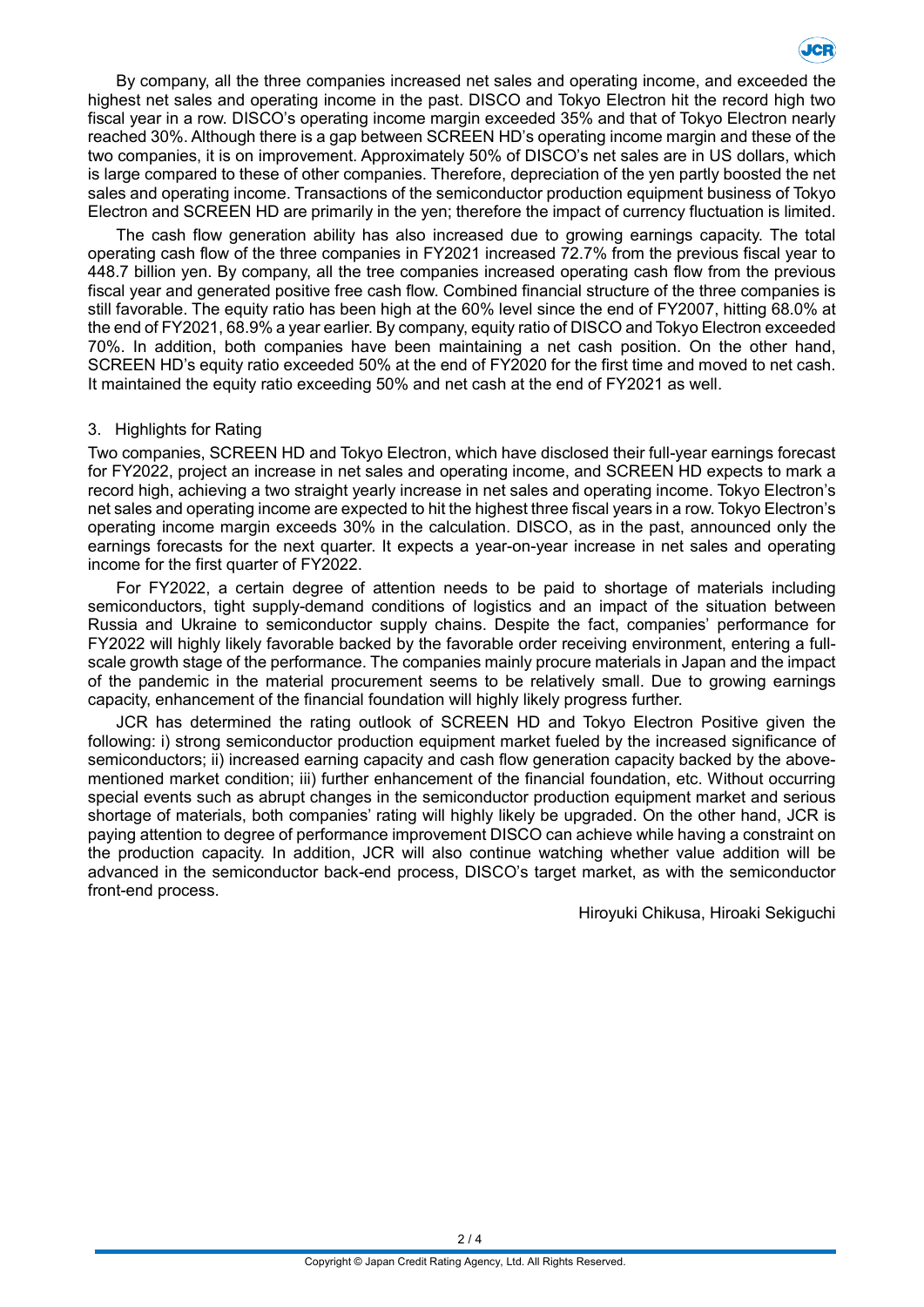

# (Chart 1) Business Performance

(Unit: Yen in 100 mn)

|                         |                                      |        | FY2020   |          | FY2021 |          | FY2022   |          |          |          |
|-------------------------|--------------------------------------|--------|----------|----------|--------|----------|----------|----------|----------|----------|
|                         |                                      | Actual | 1st half | 2nd half | Actual | 1st half | 2nd half | Forecast | 1st half | 2nd half |
| <b>DISCO</b>            | <b>Net Sales</b>                     | 1,828  | 832      | 996      | 2,537  | 1,160    | 1,376    |          |          |          |
| (security code: 6146)   | Operating<br>Income                  | 531    | 233      | 297      | 915    | 399      | 515      |          |          |          |
|                         | Operating<br>Income<br>Margin(%)     | 29.0   | 28.1     | 29.9     | 36.1   | 34.4     | 37.4     |          |          |          |
|                         | Net Income                           | 390    | 166      | 224      | 662    | 285      | 376      |          |          |          |
| <b>SCREEN HD</b>        | <b>Net Sales</b>                     | 3,203  | 1,427    | 1,776    | 4,118  | 1,872    | 2,246    | 4,600    | 2,195    | 2,405    |
| (security code: 7735)   | Operating<br>Income                  | 244    | 64       | 180      | 612    | 240      | 371      | 745      | 320      | 425      |
|                         | Operating<br>Income<br>Margin(%)     | 7.6    | 4.5      | 10.1     | 14.9   | 12.9     | 16.6     | 16.2     | 14.6     | 17.7     |
|                         | Net Income                           | 151    | 33       | 117      | 454    | 176      | 278      | 500      | 220      | 280      |
| Tokyo Electron          | <b>Net Sales</b>                     | 13,991 | 6,681    | 7,309    | 20,038 | 9,325    | 10,712   | 23,500   | 11,000   | 12,500   |
| (security code: 8035)   | Operating<br>Income                  | 3,206  | 1,474    | 1,732    | 5,992  | 2,746    | 3,246    | 7,160    | 3,190    | 3,970    |
|                         | Operating<br>Income<br>Margin(%)     | 22.9   | 22.1     | 23.7     | 29.9   | 29.5     | 30.3     | 30.5     | 29.0     | 31.8     |
|                         | Net Income                           | 2,429  | 1,120    | 1,309    | 4,370  | 2,002    | 2,368    | 5,230    | 2,340    | 2,890    |
|                         | <b>Net Sales</b>                     | 19,022 | 8,940    | 10,081   | 26,694 | 12,358   | 14,336   |          |          |          |
| Total of 3<br>companies | Operating<br>Income                  | 3,982  | 1,772    | 2,210    | 7,520  | 3,386    | 4,133    |          |          |          |
|                         | Operating<br>Income<br>Margin $(\%)$ | 20.9   | 19.8     | 21.9     | 28.2   | 27.4     | 28.8     |          |          |          |
|                         | Net Income                           | 2,971  | 1,319    | 1,652    | 5,487  | 2,464    | 3,023    |          |          |          |

(Source: Prepared by JCR based on the financial materials of above companies)